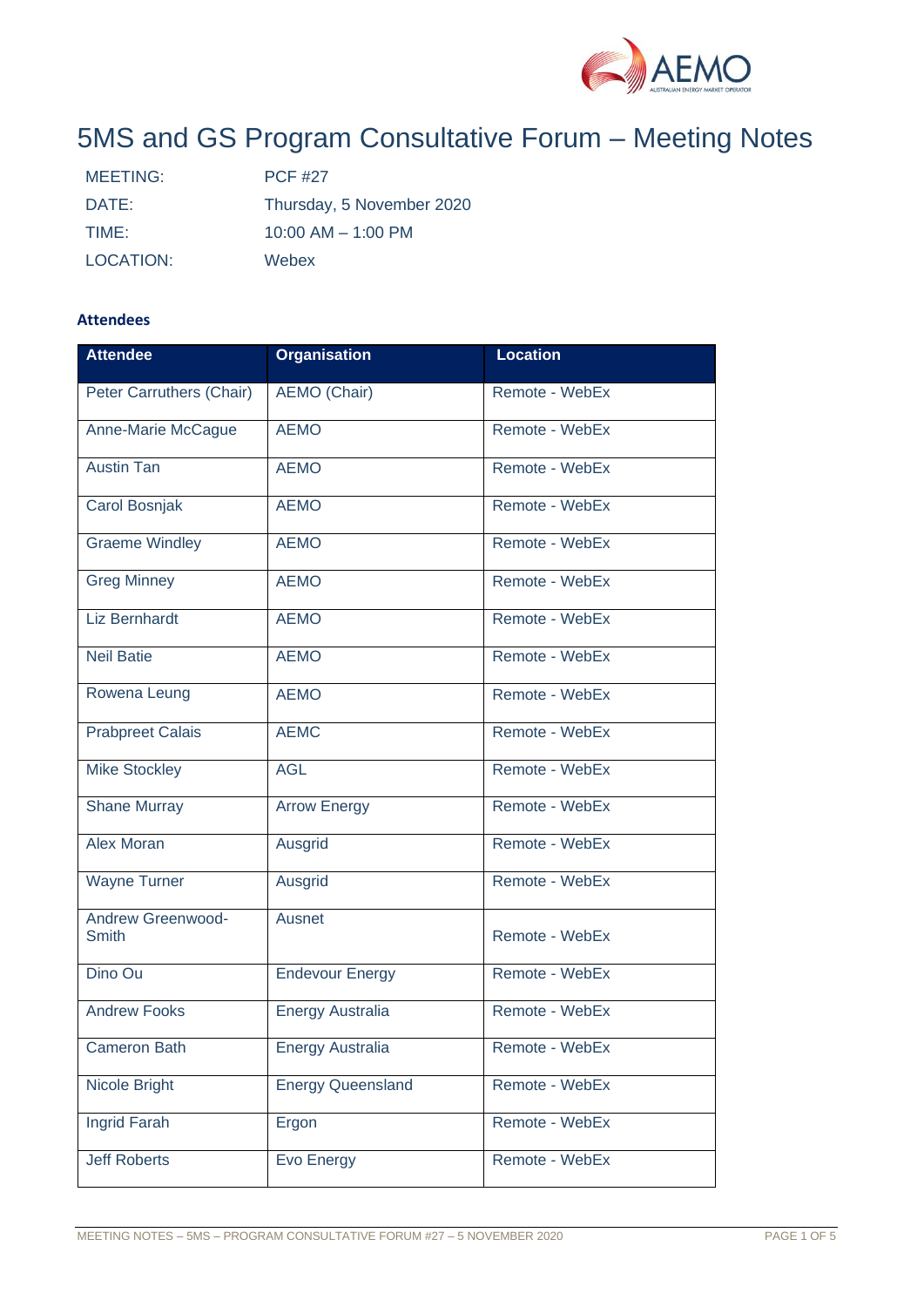

| Joe Milazzo              | <b>Evo Energy</b>           | Remote - WebEx |  |
|--------------------------|-----------------------------|----------------|--|
| David McKenzie           | <b>Flow Power</b>           | Remote - WebEx |  |
| <b>Ben Friebel</b>       | <b>Hansen Technologies</b>  | Remote - WebEx |  |
| Natalie Junge            | <b>Infigen Energy</b>       | Remote - WebEx |  |
| <b>Robert Lo Giudice</b> | Intellihub                  | Remote - WebEx |  |
| Joseph Lyttleton         | Jemena                      | Remote - WebEx |  |
| Raj Aravinthan           | Jemena                      | Remote - WebEx |  |
| <b>Mark Reid</b>         | Lumo                        | Remote - WebEx |  |
| <b>Nick Gustafsson</b>   | Lumo                        | Remote - WebEx |  |
| <b>Cindy Matthews</b>    | <b>Metering Dynamics</b>    | Remote - WebEx |  |
| <b>Neville Lewis</b>     | Mondo                       | Remote - WebEx |  |
| Suresh Maguluri          | Mondo                       | Remote - WebEx |  |
| <b>Fergus Stuart</b>     | <b>Origin Energy</b>        | Remote - WebEx |  |
| Linda Brackenbury        | Plus ES                     | Remote - WebEx |  |
| Eugene Tverdolov         | Powercor                    | Remote - WebEx |  |
| Dean Knight              | <b>Powerlink Queensland</b> | Remote - WebEx |  |
| <b>Karel Mallinson</b>   | <b>Powerlink Queensland</b> | Remote - WebEx |  |
| Christophe Bechia        | <b>Red Energy</b>           | Remote - WebEx |  |
| <b>David Woods</b>       | <b>SA Power</b>             | Remote - WebEx |  |
| <b>Audrey Follett</b>    | Snowy Hydro                 | Remote - WebEx |  |
| Elizabeth Byrne          | <b>Stanwell</b>             | Remote - WebEx |  |
| <b>Owen Self</b>         | <b>Stanwell</b>             | Remote - WebEx |  |
| <b>Adrian Honey</b>      | <b>TasNetworks</b>          | Remote - WebEx |  |
| <b>Leanne Rees</b>       | <b>TasNetworks</b>          | Remote - WebEx |  |
| <b>Paul Greenwood</b>    | <b>VectorARMS</b>           | Remote - WebEx |  |
| <b>Isaac Street</b>      |                             | Remote - WebEx |  |
| Lauren Taborda           |                             | Remote - WebEx |  |
| <b>Rabiul Haque</b>      |                             | Remote - WebEx |  |
| <b>Stephen Thompson</b>  |                             | Remote - WebEx |  |
|                          |                             |                |  |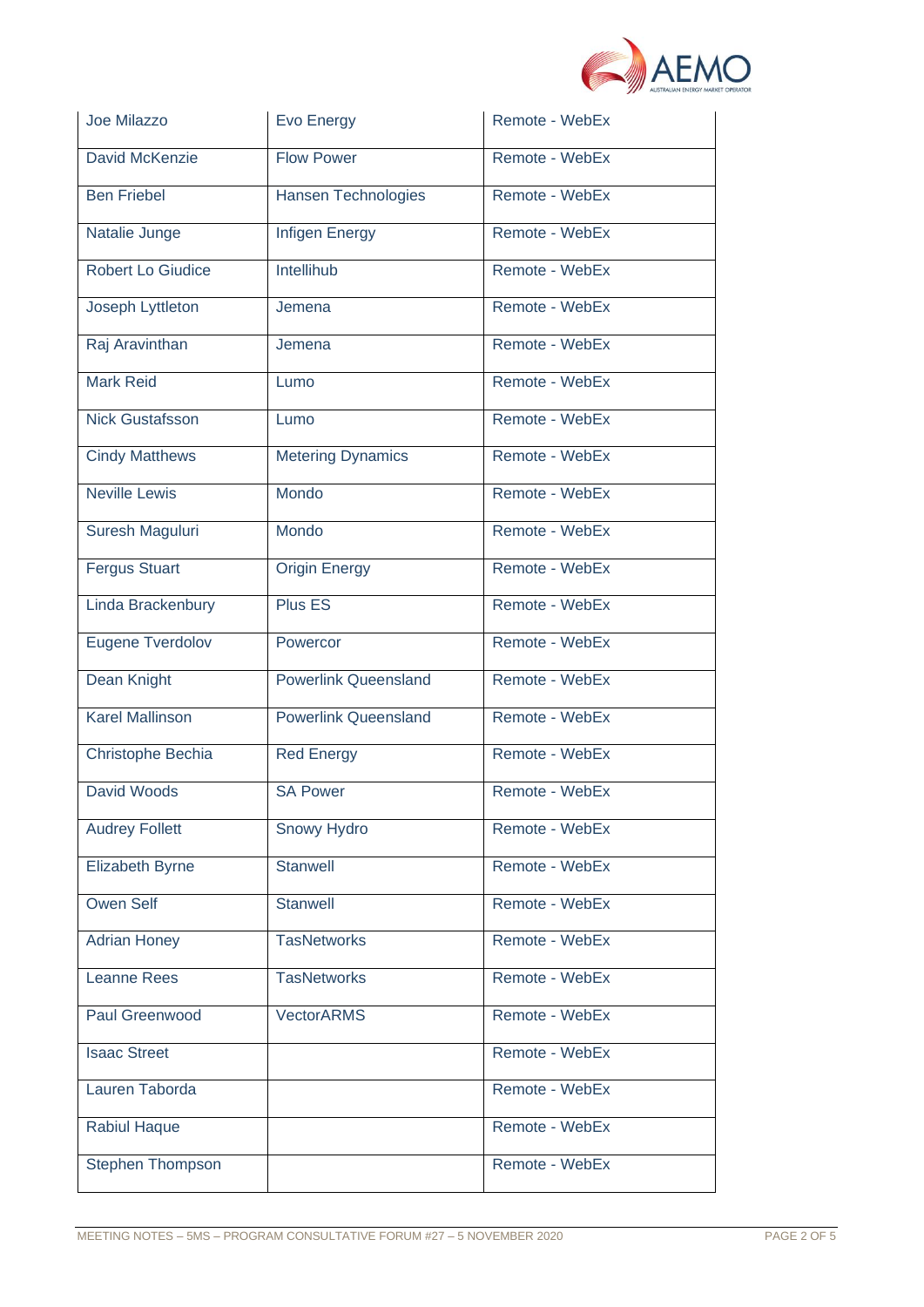

### **1. Welcome, Introduction, Attendance and Apologies – P. Carruthers** (slide 2-4)

AEMO noted that the meeting was being recorded for the purposes of preparing meeting notes and requested for dial-in attendees to email [5ms@aemo.com.au](mailto:5ms@aemo.com.au) for inclusion on the attendees list. The meeting notes for the previous PCF held on 1 October 2020 were confirmed.

#### **2. Minutes and Actions from Previous Meeting – AM. McCague** (slide 5-6)

The actions from meeting PCF #26 have been reviewed and updated. Please refer to the meeting pack.

## **3. Program Update – R. Leung, G. Windley, G. Minney** (slides 7 – 13)

AEMO provided a program and milestone update and overview. It was noted that the overall AEMO 5MS Program remains as Green trending down due to pressures in the Retail System testing activities. It was noted that there was no remaining contingency in the schedule for the Retail Go-Live milestone due to replanning activities required as a result of issues being identified through performance testing.

AEMO has established a contingency plan to enable the 9 March go-live date for Retail to be met in the event of further timeline pressures. This contingency plan involves prioritizing critical functionality required for 9 March and de-prioritizing non-critical (non-participant facing) functionality that is then transferred to a subsequent software drop post go-live. A participant asked AEMO's assessment of the risk of a date slippage. AEMO considers this a medium risk and that 9 March 2021 remains a viable milestone date. Should this escalate AEMO will communicate to the industry as quickly as possible.

It was confirmed that at this time there is nothing to indicate that the market commencement date (1 October 2021) is at risk.

It was noted by a participant that the planned Retail go-live date is in advance of the 9 March 2021 milestone date. It was confirmed that 9 March 2021 would remain the milestone date for the Retail System and that clarity on the specific dates and timings for the cutover activities would be provided to participants through the Retail Go-Live Plan.

It was confirmed that after discussion with participants, through the PCF and RWG, the Settlements Go-Live date will be 19 April 2021.

It was confirmed that the Dispatch solution would be available in transition mode from 13:00 AEST 30 November 2020.

## **4. Readiness Workstream Update - G. Minney** (slides 14 - 18)

AEMO noted that the Readiness milestones are green and on track for delivery against the established schedule.

A summary of the discussions at the Readiness Working Group was provided as set out on slide 17-18.

#### **5. Initial Look at Readiness Reporting #4 – G. Minney** (slides 19 – 22)

A high-level overview of the results of Readiness Reporting Round 4 was provided. AEMO received 44 responses to round 4.

It was confirmed that the timelines for the implementation and upgrade of expected metering for crossboundary meters is an activity in the Metering Transition Plan.

Further analysis is needed on the impact on market transition volumes across the industry during the metering transition period up to December 2022. This will be discussed further at the joint SWG / TFG on 26 November 2020.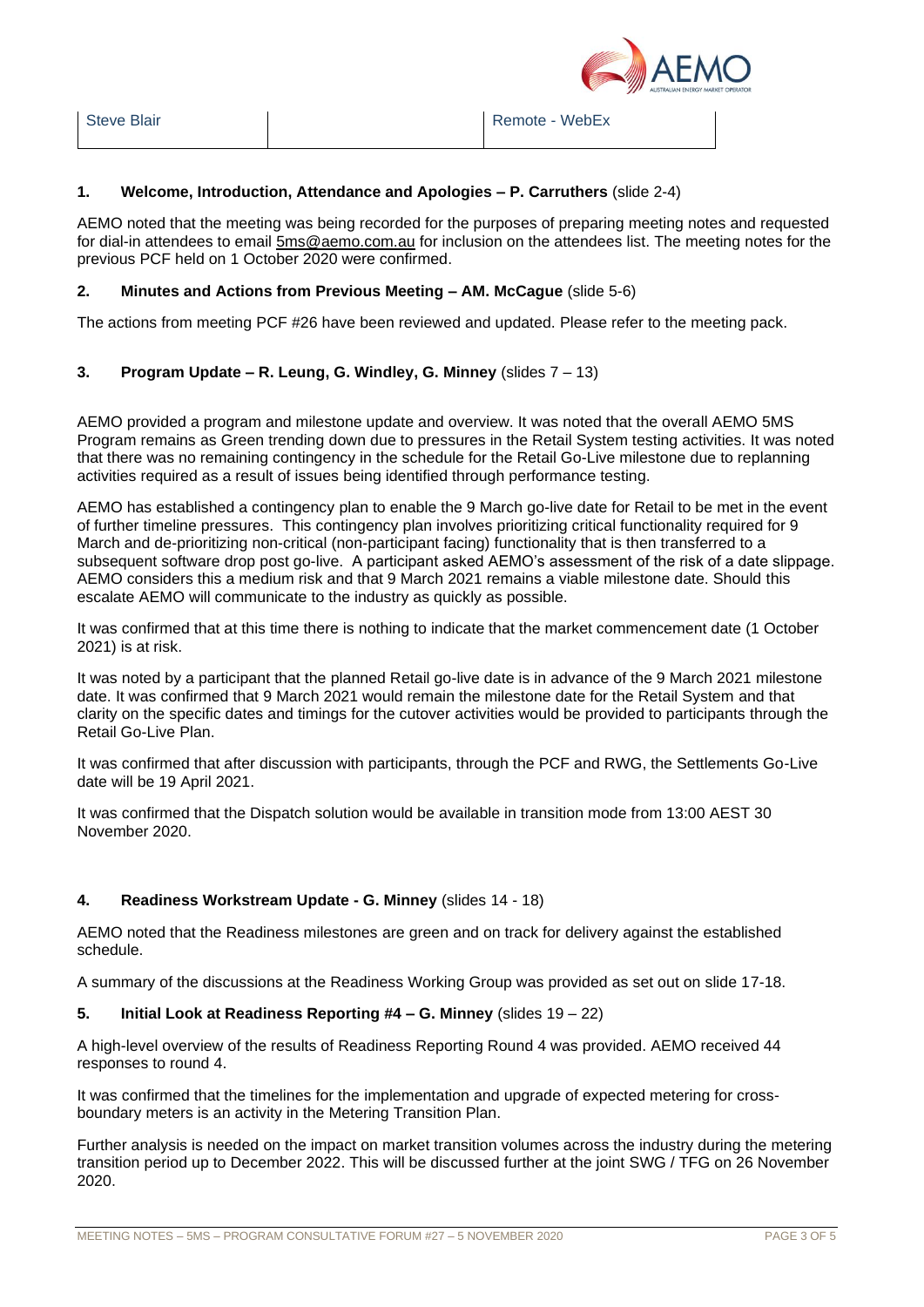

**Action 27.5.1**: AEMO to confirm when the Cross Boundary Supply Guideline will be released.

#### **6. Customer Switching – N. Batie** (slide 23 - 26)

A representative from AEMO's Customer Switching Team (Neil Batie) provided the PCF with an update on the actions taken during the PCF on 1 October 2020. The status of these actions is set out in slides 24-26.

**Action 27.6.1**: Customer Switching to update integrated Customer Switching, 5MS and WDR timeline slide with revised industry test dates.

#### **7. Forward Meeting Plan – AM. McCague** (slide 21 – 30)

The proposed agenda for the next PCF on 1 December 2020 was presented as set out on slide 28.

The proposed agenda for the Executive Forum on 10 December 2020 was presented as set out on slide 29.

#### **8. General Questions – P. Carruthers** (slide 25)

No further questions were raised.

#### **9. Meeting Closed - P. Carruthers** (slide 46)

Meeting closed.